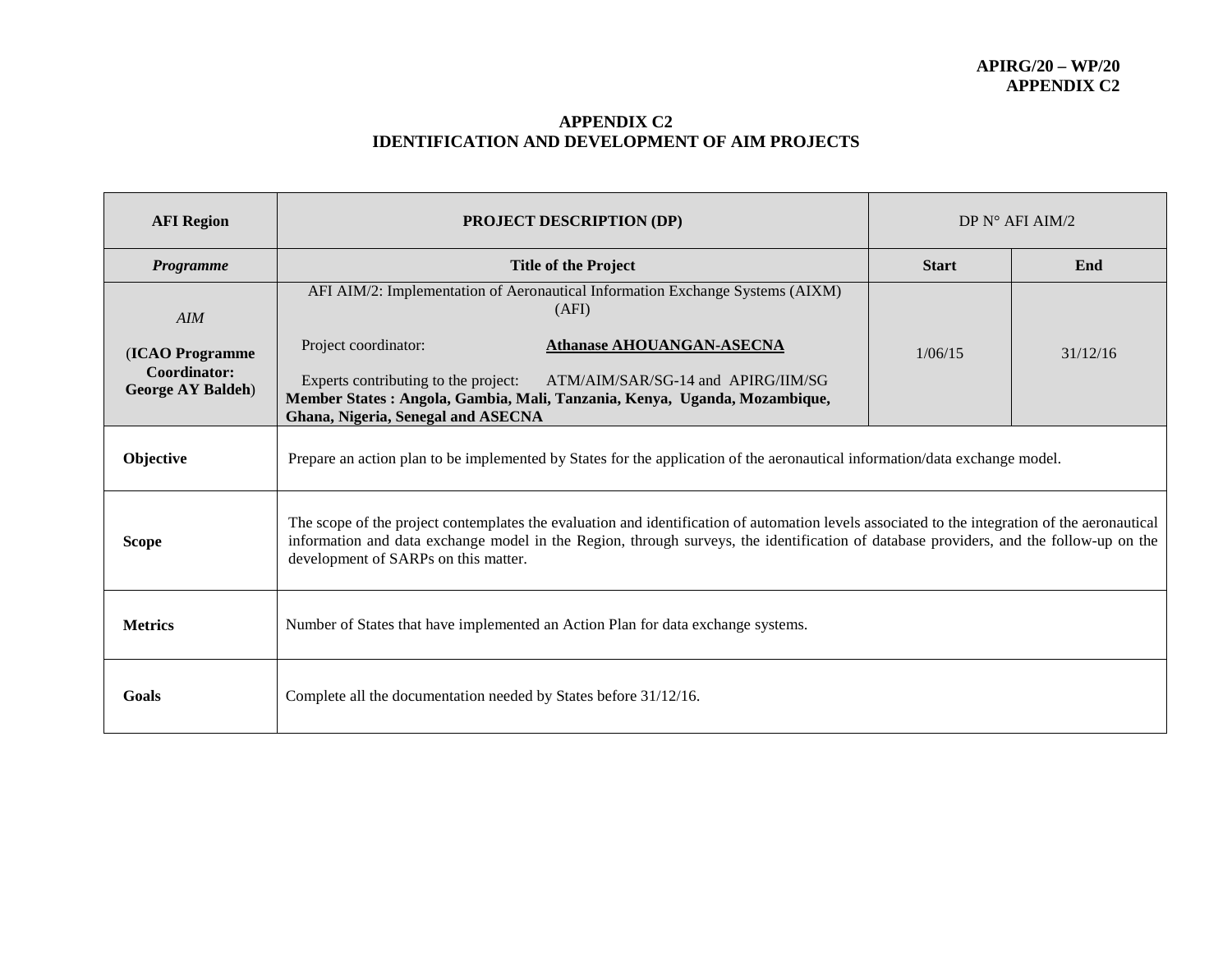┑

| <b>Strategy</b>                                                    | Project activities will be coordinated among project members, the Project Coordinator, and the Programme Coordinator, mainly through<br>teleconferences (GoToMeeting application). Seminars/meetings are scheduled in accordance with work programme activities. The Project<br>Coordinator will coordinate with the Programme Coordinator for the inclusion of additional experts, if warranted by the tasks and work to<br>be performed. Coordination will take place between States in AFI Region and Stakeholders. The results of the work done will be submitted<br>to the consideration and review of State experts in the form of a final consolidated document for analysis, review, and approval, and for<br>presentation to the APIRG Infrastructure and Information Management Sub-Group (IIM/SG) by the Programme Coordinator. |                                                                                    |                             |                              |                      |                                                                                                                                                                            |  |
|--------------------------------------------------------------------|--------------------------------------------------------------------------------------------------------------------------------------------------------------------------------------------------------------------------------------------------------------------------------------------------------------------------------------------------------------------------------------------------------------------------------------------------------------------------------------------------------------------------------------------------------------------------------------------------------------------------------------------------------------------------------------------------------------------------------------------------------------------------------------------------------------------------------------------|------------------------------------------------------------------------------------|-----------------------------|------------------------------|----------------------|----------------------------------------------------------------------------------------------------------------------------------------------------------------------------|--|
| <b>Rationale</b>                                                   | Integrate aeronautical information so as to permit the interoperability of ATM systems while preserving safety, applying the information<br>exchange models.                                                                                                                                                                                                                                                                                                                                                                                                                                                                                                                                                                                                                                                                               |                                                                                    |                             |                              |                      |                                                                                                                                                                            |  |
| <b>Related projects</b>                                            | This project is related to Project AFI ANFR B0 30/DATM "Implementation of the Quality Management Systems in the AIM units in AFI<br>States".                                                                                                                                                                                                                                                                                                                                                                                                                                                                                                                                                                                                                                                                                               |                                                                                    |                             |                              |                      |                                                                                                                                                                            |  |
| <b>Project deliverables</b>                                        |                                                                                                                                                                                                                                                                                                                                                                                                                                                                                                                                                                                                                                                                                                                                                                                                                                            | Relationship<br>with the<br>performance-<br><b>based</b><br>regional plan<br>(PFF) | <b>Responsible</b><br>party | *Status of<br>Implementation | <b>Delivery date</b> | <b>Comments</b>                                                                                                                                                            |  |
| Survey of the provision of IAIP,<br>using a table.                 |                                                                                                                                                                                                                                                                                                                                                                                                                                                                                                                                                                                                                                                                                                                                                                                                                                            | PFF: AFI<br>AIM/2                                                                  | Programme<br>coordinator    |                              | 30/11/15             | Send IAIP table to the state by WACAF/EASF<br>letter before APIRG/20 meeting                                                                                               |  |
| Circulation of IAIP survey to<br><b>States</b>                     |                                                                                                                                                                                                                                                                                                                                                                                                                                                                                                                                                                                                                                                                                                                                                                                                                                            | PFF: AFI<br>AIM/2                                                                  | Programme<br>coordinator    |                              | 31/12/15             | APIRG/20 is an occasion to sensitize state to<br>give reply                                                                                                                |  |
| Collection and updating                                            |                                                                                                                                                                                                                                                                                                                                                                                                                                                                                                                                                                                                                                                                                                                                                                                                                                            | PFF: AFI<br>AIM/2                                                                  | Programme<br>coordinator    |                              | 30/03/16             | Centralise state reply and have a reel situation                                                                                                                           |  |
| Collection of experiences in AFI<br>States with the electronic AIP |                                                                                                                                                                                                                                                                                                                                                                                                                                                                                                                                                                                                                                                                                                                                                                                                                                            | PFF: AFI<br>AIM/2                                                                  | Programme<br>coordinator    |                              | 30/06/16             | From IAIP table established with state reply,<br>send a letter to state who has implemented eAIP<br>order to have synthetic<br>view on<br>in<br>implementation experiences |  |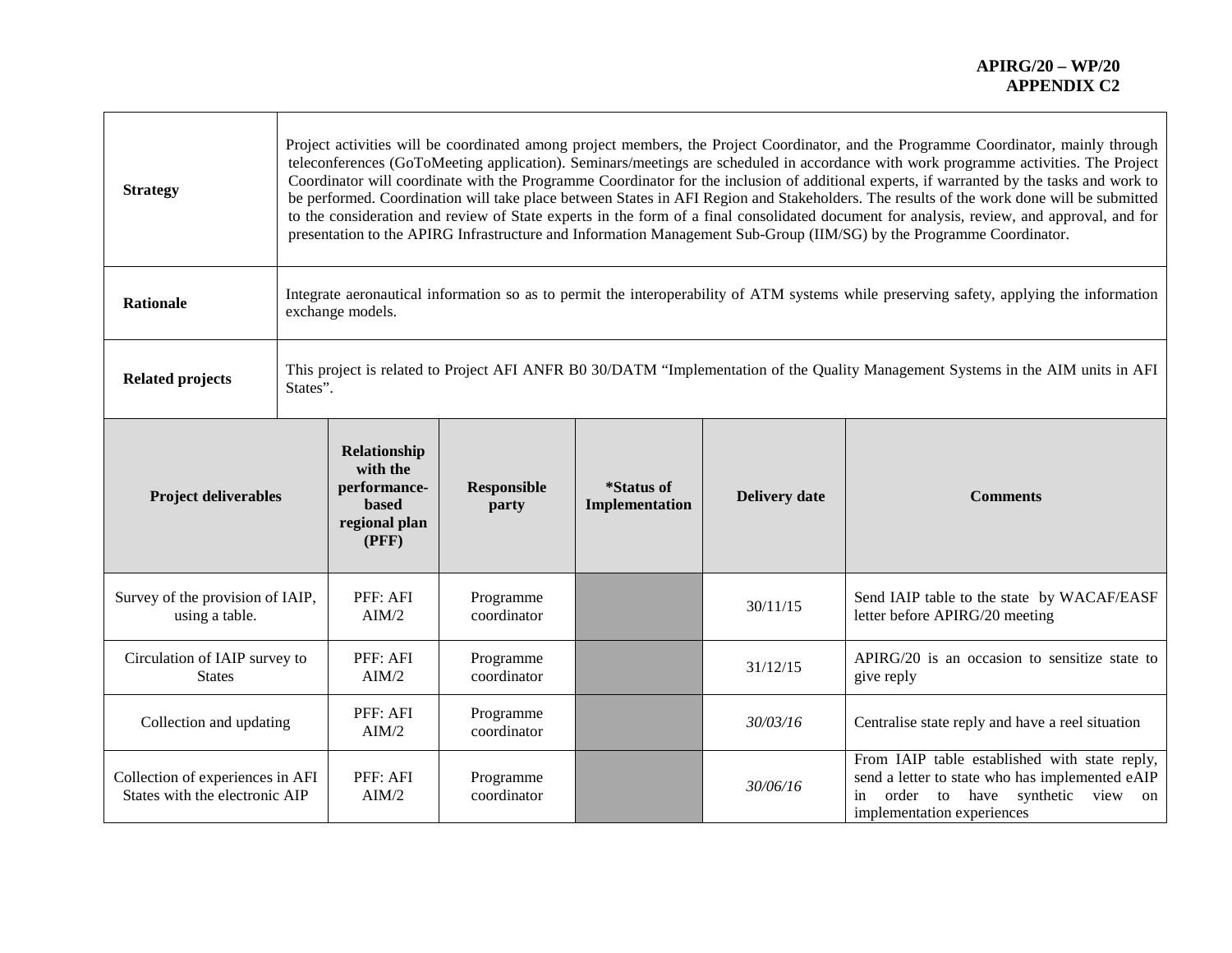| Organise AIXM seminar                      |                                                                                                                                                                                                                                                                                                                                                                                                                                                                                                                                                                                    | PFF: AFI<br>$\text{AIM}/2$                      | Programme<br>coordinator |  | August 16 |                                                                                                                                        |
|--------------------------------------------|------------------------------------------------------------------------------------------------------------------------------------------------------------------------------------------------------------------------------------------------------------------------------------------------------------------------------------------------------------------------------------------------------------------------------------------------------------------------------------------------------------------------------------------------------------------------------------|-------------------------------------------------|--------------------------|--|-----------|----------------------------------------------------------------------------------------------------------------------------------------|
| Analyse Eurocontrol AIXM<br>specifications |                                                                                                                                                                                                                                                                                                                                                                                                                                                                                                                                                                                    | PFF: AFI<br>AIM/2                               | Project<br>coordinator   |  | 31/10/16  | After AIXM seminar, specifications analyse will<br>be done by project members. A summary will<br>be provided to Programme coordinator. |
| Develop guidance material                  |                                                                                                                                                                                                                                                                                                                                                                                                                                                                                                                                                                                    | ASBU: BO30<br><b>DATM</b>                       | Project<br>coordinator   |  | 31/11/16  | From EUROCONTROL AIXM specifications<br>Project members will provide a guidance<br>materiel                                            |
| Develop AIXM action plan for<br>the States |                                                                                                                                                                                                                                                                                                                                                                                                                                                                                                                                                                                    | PFF: AFI<br>AIM/01<br>ASBU: BO30<br><b>DATM</b> | Project<br>coordinator   |  | 31/12/16  | AIXM plan will be available to be proposed to<br>the state.                                                                            |
| <b>Resources required</b>                  | Designation of experts in the execution of some of the deliverables. Commitment by States to support the coordinators and experts.<br>Funds to conduct the meetings, missions and to translate reports, regional guides and manuals. Likewise, participants must be given<br>facilities to participate in Go To Meetings.<br>Funds to conduct audit trials. States could cover the cost of trials by their lead auditors, since the experience obtained will contribute to<br>improve the system. Likewise, participants must be given facilities to participate in GoTo Meetings. |                                                 |                          |  |           |                                                                                                                                        |

\**Grey Task not started*

*Green Activity underway as scheduled*

*Yellow Activity started with some delay but expected to be completed on time*

*Red It has not been possible to implement this activity as scheduled; mitigating measures are required*